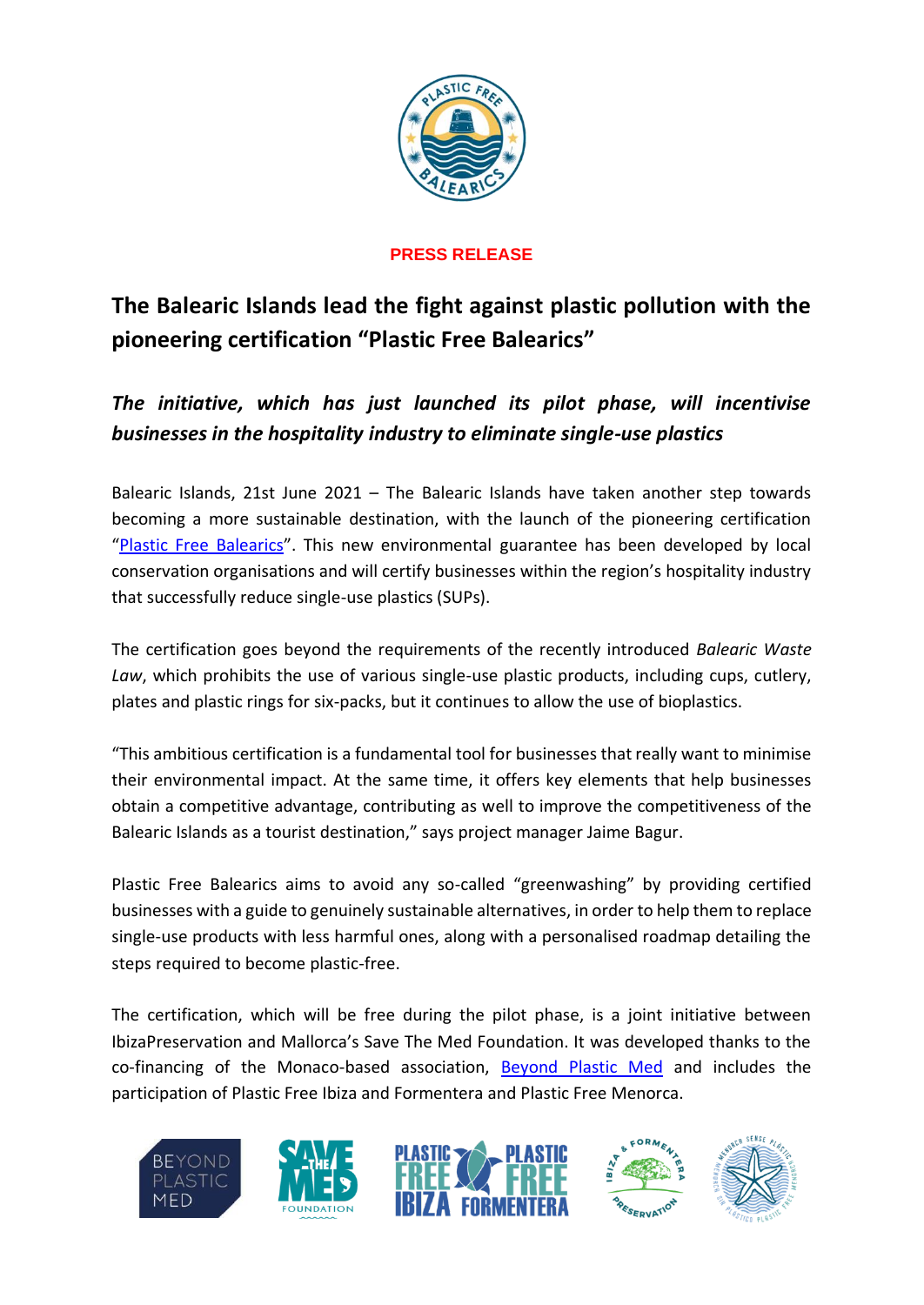Under the umbrella of "Plastic Free Balearics", these organisations are now inviting all businesses across the islands' hospitality industry to become *Plastic Free Guardians* and earn from 1 up to 5 stars, free-of-charge.

Complying with the new Balearic Waste Law and EU directives is a mandatory requirement across all levels. Businesses can earn up to 5 stars, depending on the percentage of items removed from a list of so-called *Red Flag* products. These are highly polluting products, such as plastic bottles, toiletries, single-dose products etc. None of the certification levels accept bioplastic products as an alternative.

"The ability of bioplastics to degrade and be properly composted has not been successfully proven. Bioplastics are therefore not considered to be a suitable alternative within the new certification," explains Bagur.

The objective of Plastic Free Balearics is to promote and develop the Balearic Islands as a region highly committed to sustainability and environmental regeneration. The initiative benefits from the support of the Balearics Government, all four Island Councils and associations of the hospitality sector, and draws from the knowledge of experts and scientists in the field.

Businesses who are interested in the certification can visit [www.plasticfreebalearics.org](http://www.plasticfreebalearics.org/) and fill out the application form.

## **WHO WE ARE**

#### Save the Med Foundation

The Save The Med Foundation is a non-profit organisation that works for the regeneration of the Mediterranean Sea, one of the most fragile seas on the planet. Through cutting-edge marine research, community projects and education, Save The Med communicates science to local communities, inspires action, invites collaboration and helps build a generation of change makers.

[www.savethemed.org](http://www.savethemed.org/) @savethemed #GenerationSaveTheMed

#### IbizaPreservation

IbizaPreservation is a non-profit foundation that works to preserve, protect and restore the land and sea of Ibiza and Formentera and foster sustainable initiatives. Since 2018, it has promoted Plastic Free Ibiza and Formentera, a movement made up of 14 local organisations, which raise awareness and advocate for more sustainable practices in order to make the islands free from single-use plastics by 2023.

[ibizapreservation.org](http://ibizapreservation.org/) @ibizapreservation [plasticfree.es](about:blank) [@](about:blank)plasticfreeibiza @plasticfreeformentera